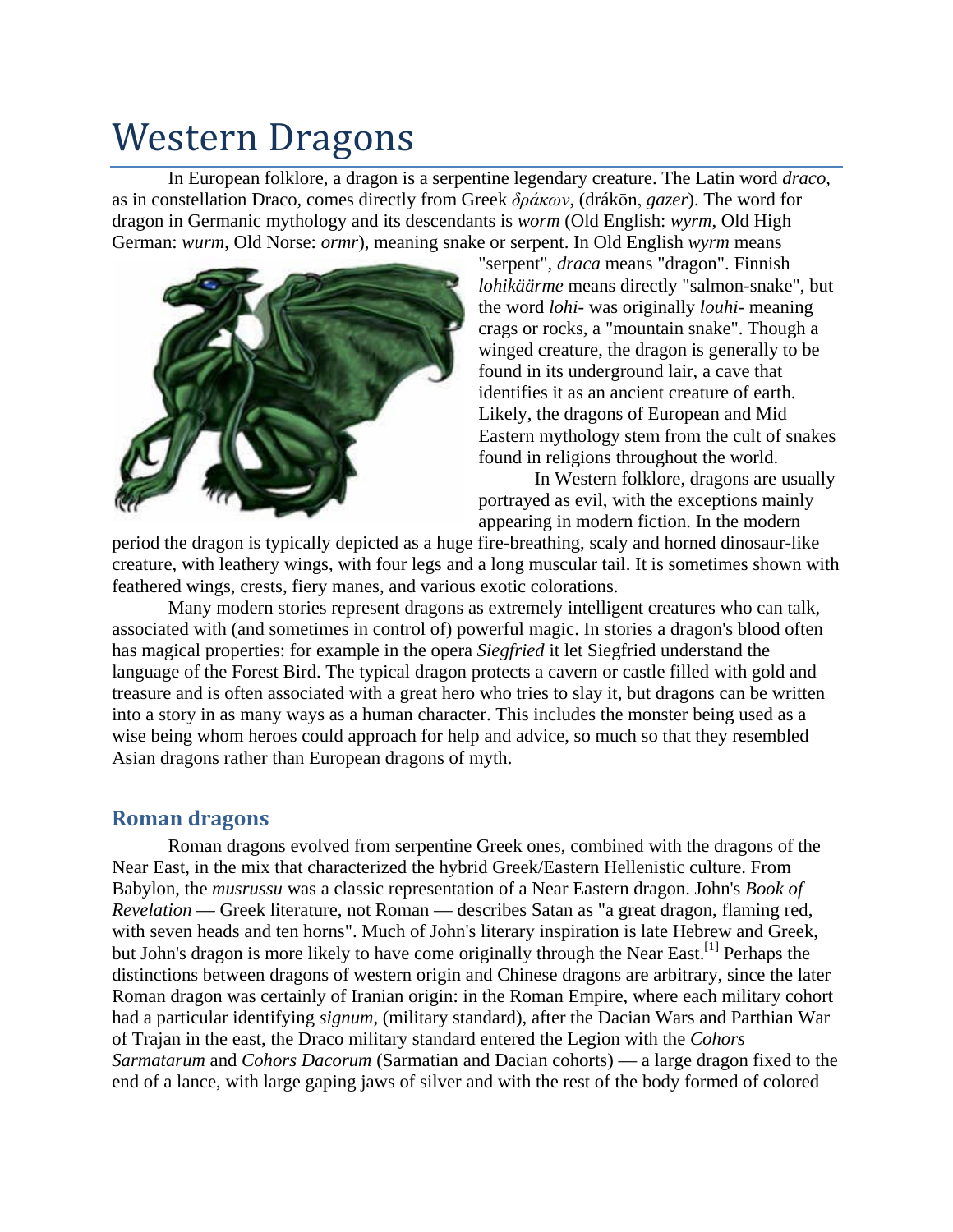silk. With the jaws facing into the wind, the silken body inflated and rippled, resembling a [windsock.](http://en.wikipedia.org/wiki/Windsock) It is hard to resist giving this Romanized Parthian dragon a distant Chinese origin.

### **Dragons in Germanic mythology**

The most famous dragons in [Norse and Germanic mythology](http://en.wikipedia.org/wiki/Norse_mythology) are:

- [Níðhöggr](http://en.wikipedia.org/wiki/N%C3%AD%C3%B0h%C3%B6ggr) who gnawed at the roots of [Yggdrasil,](http://en.wikipedia.org/wiki/Yggdrasil) or [Jörmungandr](http://en.wikipedia.org/wiki/J%C3%B6rmungandr) the giant sea serpent which surrounds [Miðgarð](http://en.wikipedia.org/wiki/Mi%C3%B0gar%C3%B0) the world of mortal men;
- The dragon encountered by [Beowulf;](http://en.wikipedia.org/wiki/Beowulf_%28character%29)
- [Fafnir,](http://en.wikipedia.org/wiki/Fafnir) who was killed by [Sigurd.](http://en.wikipedia.org/wiki/Sigurd) Fafnir had turned into a dragon because of his greed.
- [Lindworms](http://en.wikipedia.org/wiki/Lindworm) are monstrous serpents of Germanic myth and lore, often interchangeable with dragons.
- A dragon is slain by legendary hero [Sigurd](http://en.wikipedia.org/wiki/Sigurd) (or Siegfried) from German medieval epic poem *[Nibelungenlied](http://en.wikipedia.org/wiki/Nibelungenlied)*.

Many European stories of dragons have them guarding a treasure hoard. Both Fafnir and Beowulf's dragon guarded earthen mounds full of ancient treasure. The treasure was cursed and brought ill to those who later possessed it.

English "dragon" derives (via Middle English, Old French, and Latin) from Greek *dracon*, "serpent, dragon"; the Greek word derives from Indo-European *\*derk-*, "to see," and may originally have meant something like "monster with the evil eye." Notwithstanding their folkloric associations, there is no etymological connection between *dragons* and the ghoulish figures known as *draugar* in Old Norse, who haunt rich burial mounds.

Dragons in the emblem books popular from late medieval times through the 17th century often represent the dragon as an emblem of greed. (*Some quotes are needed*) The prevalence of dragons in European [heraldry](http://en.wikipedia.org/wiki/Heraldry) demonstrates that there is more to the dragon than greed. Though the Latin is *draco, draconis*, it has been supposed by some scholars, including [John](http://en.wikipedia.org/w/index.php?title=John_Tanke&action=edit&redlink=1)  [Tanke](http://en.wikipedia.org/w/index.php?title=John_Tanke&action=edit&redlink=1) of the [University of Michigan,](http://en.wikipedia.org/wiki/University_of_Michigan) that the word *dragon* comes from the [Old Norse](http://en.wikipedia.org/wiki/Old_Norse) *[draugr](http://en.wikipedia.org/wiki/Draugr)*, which literally means a spirit who guards the burial mound of a king. How this image of a vengeful guardian spirit is related to a fire-breathing serpent is unclear. Many others assume the word *dragon* comes from the ancient [Greek](http://en.wikipedia.org/wiki/Greek_language) verb *derkesthai*, meaning "to see", referring to the dragon's legendarily keen eyesight. In any case, the image of a dragon as a serpent-like creature was already standard at least by the 8th century when *Beowulf* was written down. Although today we associate dragons almost universally with fire, in medieval legend the creatures were often associated with water, guarding springs or living near or under water.

The poem *[Beowulf](http://en.wikipedia.org/wiki/Beowulf)* describes a *draca* (= dragon) also as *wyrm* (= worm, or serpent) and its movements by the Anglo-Saxon verb *bugan* = "to bend", and says that it has a [venomous](http://en.wikipedia.org/wiki/Venom) bite; all of these indicate a snake-like form and movement rather than with a lizard-like or dinosaurlike body as in later belief.

#### **Dragons in Celtic mythology**

In Britain, the dragon is now more commonly associated with [Wales](http://en.wikipedia.org/wiki/Wales) due to the national flag having a red dragon (*[Y Ddraig Goch](http://en.wikipedia.org/wiki/Y_Ddraig_Goch)*) as its emblem and their national [rugby union](http://en.wikipedia.org/wiki/Rugby_union_in_Wales) and [rugby league](http://en.wikipedia.org/wiki/Rugby_league_in_Wales) teams are known as the dragons. This may originate in [Arthurian Legend](http://en.wikipedia.org/wiki/Arthurian_Legend) where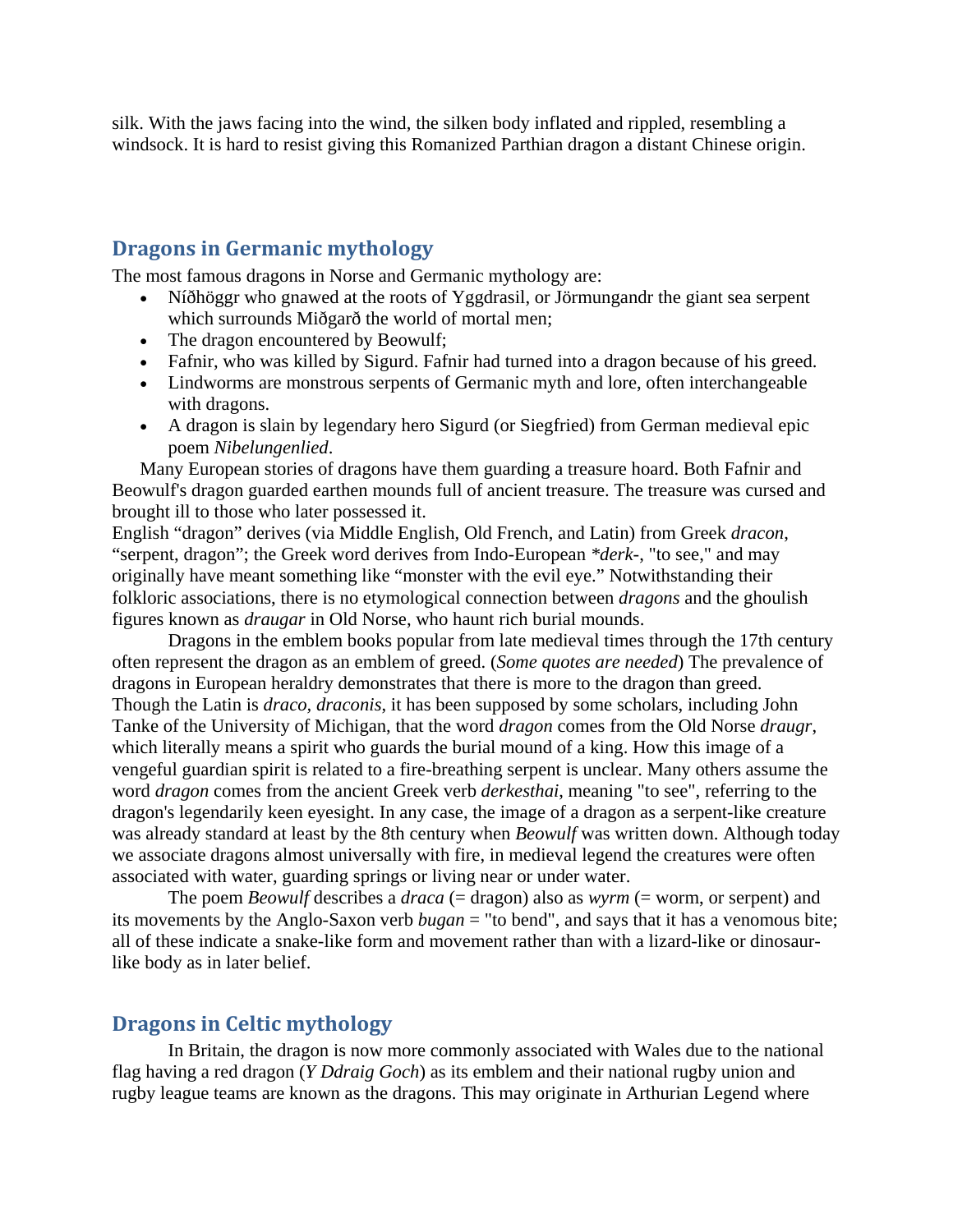[Myrddin,](http://en.wikipedia.org/w/index.php?title=Myrddin_%28wizard%29&action=edit&redlink=1) employed by [Gwrtheyrn,](http://en.wikipedia.org/wiki/Gwrtheyrn) had a vision of the red dragon (representing the Britons) and the white dragon (representing the invading [Saxons\)](http://en.wikipedia.org/wiki/Saxons) fighting beneath [Dinas Emrys.](http://en.wikipedia.org/wiki/Dinas_Emrys) The red dragon was linked with the [Britons](http://en.wikipedia.org/wiki/Brython) who are today represented by the [Welsh](http://en.wikipedia.org/wiki/Wales) and it is believed that the white dragon refers to the [Saxons](http://en.wikipedia.org/wiki/Saxons) who invaded [Britain](http://en.wikipedia.org/wiki/Great_Britain) in the 5th and 6th centuries. This particular legend also features in the [Mabinogion](http://en.wikipedia.org/wiki/Mabinogion) in the story of *Llud and Llefelys*.

It has also been speculated that the red dragon of Wales may have originated in the Sarmatian-influenced [Draco standards](http://en.wikipedia.org/wiki/Draco_%28military_standard%29) carried by Late Roman cavalry, who would have been the primary defence against the Saxons. In [Welsh language](http://en.wikipedia.org/wiki/Welsh_language) the word "Pennaeth" means also a chieftain, apparently due to the Roman *draco* standards.

#### **Dragons in Slavic mythology**

Dragons of [Slavic mythology](http://en.wikipedia.org/wiki/Slavic_mythology) hold mixed temperaments towards humans. For example, dragons in [Bulgarian](http://en.wikipedia.org/wiki/Bulgarians) mythology are either [male](http://en.wikipedia.org/wiki/Male) or [female,](http://en.wikipedia.org/wiki/Female) each gender having a different view of mankind. The female dragon and male dragon, often seen as brother and sister, represent different forces of [agriculture.](http://en.wikipedia.org/wiki/Agriculture) The female dragon represents harsh weather and is the destroyer of crops, the hater of mankind, and is locked in a never ending battle with her brother. The male dragon protects the humans' crops from destruction and is generally loving to humanity. [Fire](http://en.wikipedia.org/wiki/Fire) and [water](http://en.wikipedia.org/wiki/Water) play major roles in Bulgarian dragon lore; the female has water characteristics, whilst the male is usually a fiery creature. In Bulgarian legend, dragons are three headed, winged beings with [snake's](http://en.wikipedia.org/wiki/Snake) bodies.

In [Bulgarian,](http://en.wikipedia.org/wiki/Bulgarians) [Russian,](http://en.wikipedia.org/wiki/Russians) [Belarusian,](http://en.wikipedia.org/wiki/Belarusians) and [Ukrainian](http://en.wikipedia.org/wiki/Ukrainians) lore, a dragon, or "змей" (Bulgarian), *[zmey](http://en.wikipedia.org/wiki/Zmey)* (Russian), *smok* (Belarusian) *zmiy* (Ukrainian), is generally an evil, four-legged beast with few if any redeeming qualities. *Zmeys* are intelligent, but not very highly so; they often place tribute on villages or small towns, demanding [maidens](http://en.wikipedia.org/wiki/Maiden) for food, or [gold.](http://en.wikipedia.org/wiki/Gold) Their number of heads ranges from one to seven or sometimes even more, with three- and seven-headed dragons being most common. The heads also regrow if cut off, unless the neck is "treated" with fire (similar to the hydra in Greek mythology). [Dragon blood](http://en.wikipedia.org/wiki/Dragon_blood) is so poisonous that Earth itself will refuse to absorb it. It's interesting fact that in the Bulgarian mythology these dragons are sometimes good, apposing to the evil Lamya /ламя/, a beast that shares a common likeness with the *zmey*.

The most famous [Polish](http://en.wikipedia.org/wiki/Poland) dragon is the [Wawel Dragon](http://en.wikipedia.org/wiki/Wawel_Dragon) or *[Smok Wawelski](http://en.wikipedia.org/wiki/Smok_Wawelski)*, the Dragon of Wawel Hill. It supposedly terrorized ancient [Kraków](http://en.wikipedia.org/wiki/Krak%C3%B3w) and lived in caves on the [Vistula](http://en.wikipedia.org/wiki/Vistula) river bank below the [Wawel](http://en.wikipedia.org/wiki/Wawel) castle. According to lore based on the *[Book of Daniel](http://en.wikipedia.org/wiki/Book_of_Daniel)*, it was killed by a boy who offered it a [sheepskin](http://en.wikipedia.org/wiki/Sheepskin_%28material%29) filled with sulphur and tar. After devouring it, the dragon became so thirsty that it finally exploded after drinking too much water. A metal sculpture of the Wawel Dragon is a well-known tourist sight in Kraków. It is very stylised but, to the amusement of children, noisily breathes fire every few minutes. The Wawel dragon also features on many items of Kraków tourist merchandise.

#### **Dragons in Aragonese mythology**

There is a legend that a dragon dwelled in the the Peña Uruel mountain near [Jaca.](http://en.wikipedia.org/wiki/Jaca) It says that it could mesmerize people with his glance, so the young man who decided to kill the beast equipped himself with a shiny shield, so that the dragon's glance would be reflected. So, when the young man arrived the cave where the dragon lived, he could kill it easily because the dragon mesmerized itself. This legend is very similar to the Greek myth of [Medusa.](http://en.wikipedia.org/wiki/Medusa)